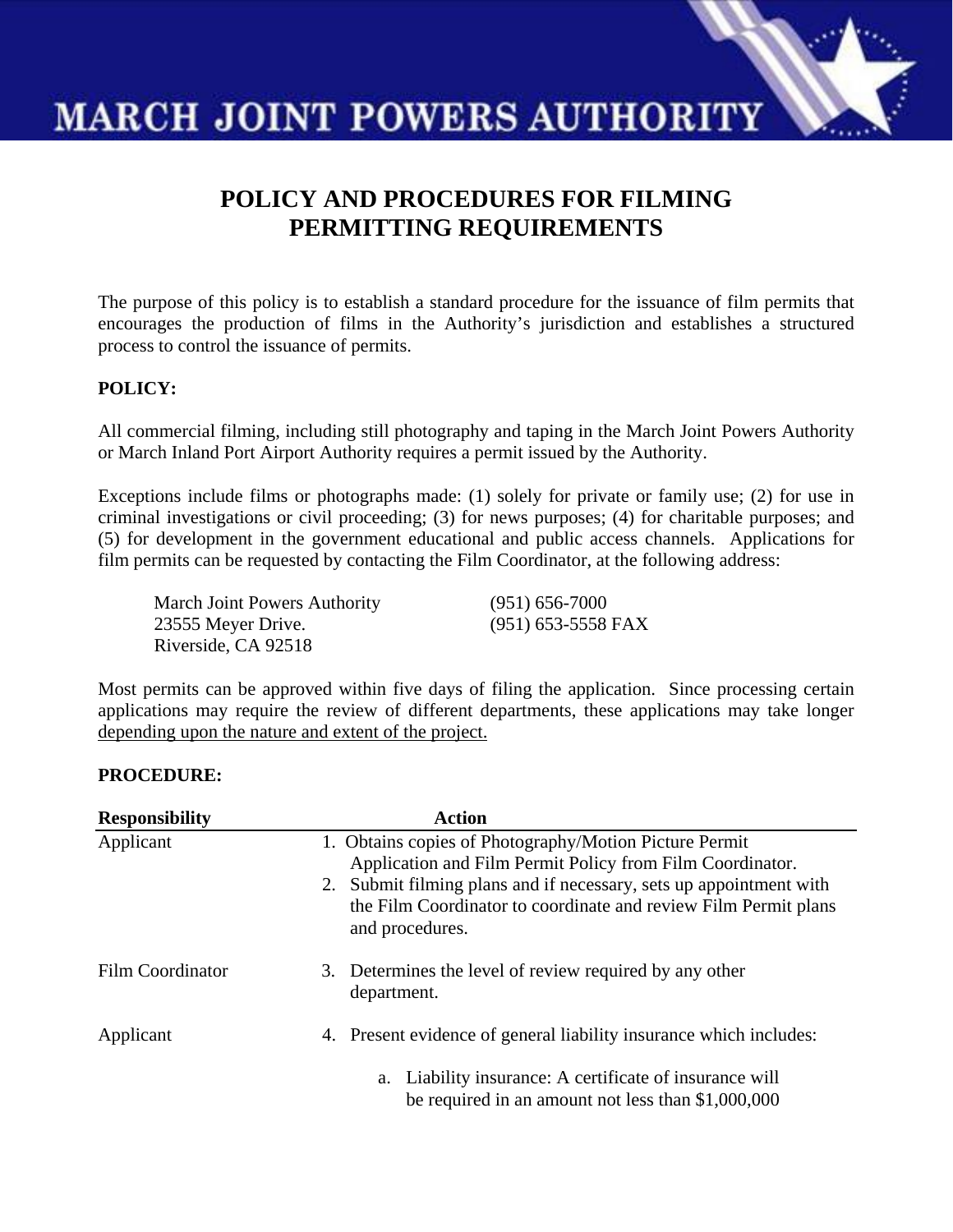|                             | naming the March Joint Powers Authority as a coinsured<br>for protection against claims of third persons for personal<br>injuries, wrongful deaths and property damage before a<br>permit is issued.<br>b. Workers' Compensation Insurance: An applicant shall<br>conform to all applicable federal and State requirements for<br>Workers' Compensation for all persons operating under a<br>permit.<br>c. Performance Bond: To ensure clean up and restoration of<br>the site, an applicant may be required to post a refundable<br>faithful performance bond (amount to be determined) at the<br>time application is submitted. Upon completion of filming<br>and inspection of the site by the Authority, the bond may be<br>returned to the applicant.<br>d. For airport filming (Aircraft operating areas); Applicant<br>will be required to have General Liability, Excess Liability,<br>Automobile (\$1,000,000 each occurrence) and Worker's<br>Compensation. Liability Insurance of no less than<br>\$5,000,000 is required for filming on airport property.<br>March Inland Port Airport Authority, its officers and<br>employees, shall be named as additionally insured on all<br>liability policies |  |  |
|-----------------------------|------------------------------------------------------------------------------------------------------------------------------------------------------------------------------------------------------------------------------------------------------------------------------------------------------------------------------------------------------------------------------------------------------------------------------------------------------------------------------------------------------------------------------------------------------------------------------------------------------------------------------------------------------------------------------------------------------------------------------------------------------------------------------------------------------------------------------------------------------------------------------------------------------------------------------------------------------------------------------------------------------------------------------------------------------------------------------------------------------------------------------------------------------------------------------------------------------------------|--|--|
| Applicant                   | Obtains written permission from Film Coordinator<br>5.                                                                                                                                                                                                                                                                                                                                                                                                                                                                                                                                                                                                                                                                                                                                                                                                                                                                                                                                                                                                                                                                                                                                                           |  |  |
| <b>Film Coordinator</b>     | Provides permission or denial for use of property.<br>6.                                                                                                                                                                                                                                                                                                                                                                                                                                                                                                                                                                                                                                                                                                                                                                                                                                                                                                                                                                                                                                                                                                                                                         |  |  |
|                             | 7. Calculates actual operating costs and bills applicant for<br>service fee. If filming is within public right of way, applicant is to<br>obtain a permit from Planning. In addition, if lane or street closure<br>is necessary, a traffic control plan must be submitted with permit<br>application.                                                                                                                                                                                                                                                                                                                                                                                                                                                                                                                                                                                                                                                                                                                                                                                                                                                                                                            |  |  |
| Applicant                   | 7. Pays service fee, to cover expenses of Authority for any personnel,<br>equipment, and vehicle expenses incurred by the Authority to<br>assist the film project. The fees will reflect actual costs to the<br>Authority.                                                                                                                                                                                                                                                                                                                                                                                                                                                                                                                                                                                                                                                                                                                                                                                                                                                                                                                                                                                       |  |  |
| <b>Affected Departments</b> | 8. Submits to the Film Coordinator a completed APPLICATION with<br>attachments for final approval.<br>Attachments include:<br>a. Written approval from applicable department.<br>b. Evidence of insurance coverage.<br>c. Copy of Business Tax Certificate, if required.                                                                                                                                                                                                                                                                                                                                                                                                                                                                                                                                                                                                                                                                                                                                                                                                                                                                                                                                         |  |  |
| Film Coordinator            | 10. Provides approval or denial of completed APPLICATION.                                                                                                                                                                                                                                                                                                                                                                                                                                                                                                                                                                                                                                                                                                                                                                                                                                                                                                                                                                                                                                                                                                                                                        |  |  |
| Applicant                   | 11. Pays Film Permit Fee of \$350                                                                                                                                                                                                                                                                                                                                                                                                                                                                                                                                                                                                                                                                                                                                                                                                                                                                                                                                                                                                                                                                                                                                                                                |  |  |
|                             | 12. Pays filming fee of \$1,400 per day or \$700 per day if student.                                                                                                                                                                                                                                                                                                                                                                                                                                                                                                                                                                                                                                                                                                                                                                                                                                                                                                                                                                                                                                                                                                                                             |  |  |
|                             | 13. Pays set up/tear down fee \$700 per day or \$350 per day if student.                                                                                                                                                                                                                                                                                                                                                                                                                                                                                                                                                                                                                                                                                                                                                                                                                                                                                                                                                                                                                                                                                                                                         |  |  |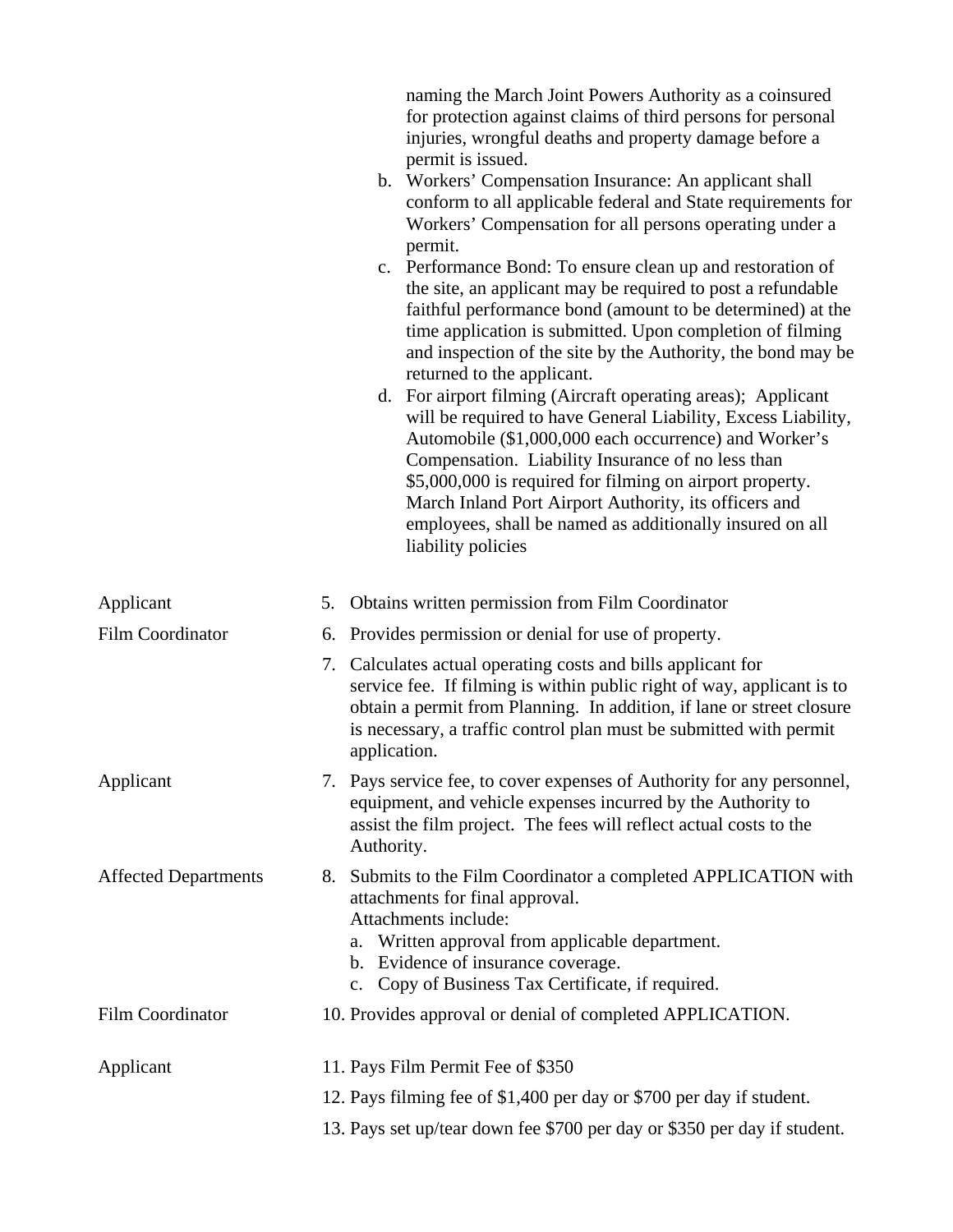| Film Coordinator | 14. Issues Film Permit and if applicable Right of Entry.                                                                                                                                                                |
|------------------|-------------------------------------------------------------------------------------------------------------------------------------------------------------------------------------------------------------------------|
| Applicant        | 15. Deposit Check guaranteeing payment of fees and charges in an<br>amount equivalent to 120% of the estimated charges in the<br>preliminary cost sheet. Please make checks payable to March Joint<br>Powers Authority. |

Applicant must display or have in possession, on site, during filming the permit issued and supporting documents such as Right of Entry executed by the March Joint Powers Authority.

[CONTINUE]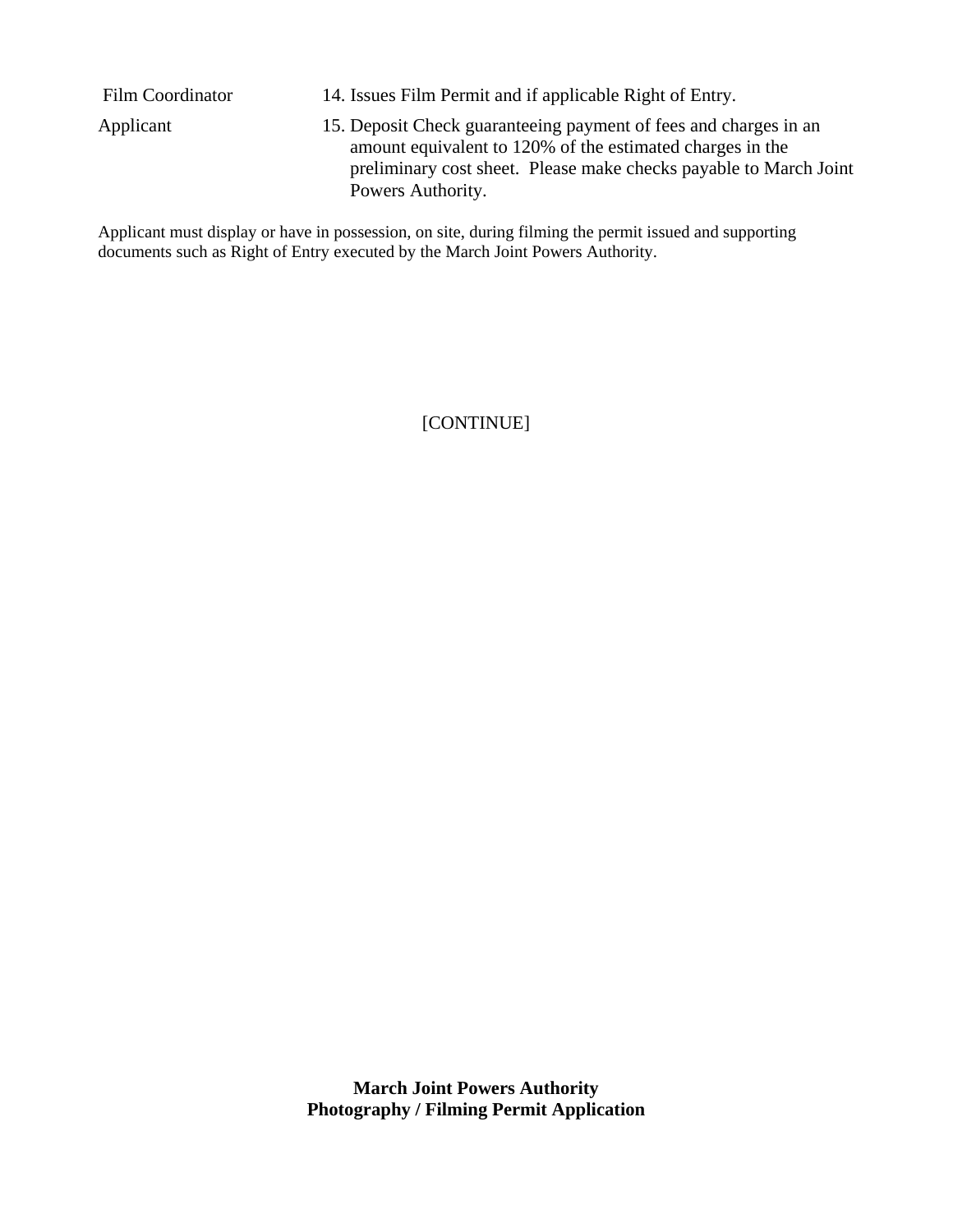All commercial filming, including still photography and taping within the March Joint Powers Authority property, requires a permit issued by the Authority. Exemptions/Waivers include films or photographs made: (1) solely for private or family use; (2) for use in criminal investigations or civil proceedings; (3) for news purposes; (4) for charitable purposes; and (5) for the government educational and public access channels, educational filming activities. Applications for Film Permits can be requested by contacting Film Coordinator at the following address:

> March Joint Powers Authority 23555 Meyer Dr. Riverside, CA 92518-1

|                                                                                                                       | Location Manager:<br><u>Location Manager:</u>                                                                                                                                      |  |  |
|-----------------------------------------------------------------------------------------------------------------------|------------------------------------------------------------------------------------------------------------------------------------------------------------------------------------|--|--|
|                                                                                                                       | Phone: _______________ Mobile: _____________                                                                                                                                       |  |  |
| <u> 1989 - Johann Stoff, deutscher Stoff, der Stoff, der Stoff, der Stoff, der Stoff, der Stoff, der Stoff, der S</u> |                                                                                                                                                                                    |  |  |
|                                                                                                                       |                                                                                                                                                                                    |  |  |
|                                                                                                                       | Nonprofit: _Yes _No                                                                                                                                                                |  |  |
|                                                                                                                       |                                                                                                                                                                                    |  |  |
|                                                                                                                       | Must submit copy of determination letter                                                                                                                                           |  |  |
| Contact Email:                                                                                                        |                                                                                                                                                                                    |  |  |
|                                                                                                                       | _ TV Episodic __Feature Film __Music Video __Corporate Video __Educational<br>Statement of the character or nature of the proposed filming activity: _____________________________ |  |  |
|                                                                                                                       |                                                                                                                                                                                    |  |  |
|                                                                                                                       |                                                                                                                                                                                    |  |  |
|                                                                                                                       | RVs: Aircraft: Other: Chemical Communication Ave.                                                                                                                                  |  |  |
| Film Permit Fee:<br>\$350.00 per production (non-refundable)                                                          |                                                                                                                                                                                    |  |  |
| \$1,400 per day or \$700 per day if student<br>Filming Fee:                                                           |                                                                                                                                                                                    |  |  |
| \$700 per day or \$350 per day if student<br>Set up/Tear down Fee:                                                    |                                                                                                                                                                                    |  |  |
| Performance Bond:<br>A faithful performance bond may be required to ensure cleanup and<br>restoration of the site.    |                                                                                                                                                                                    |  |  |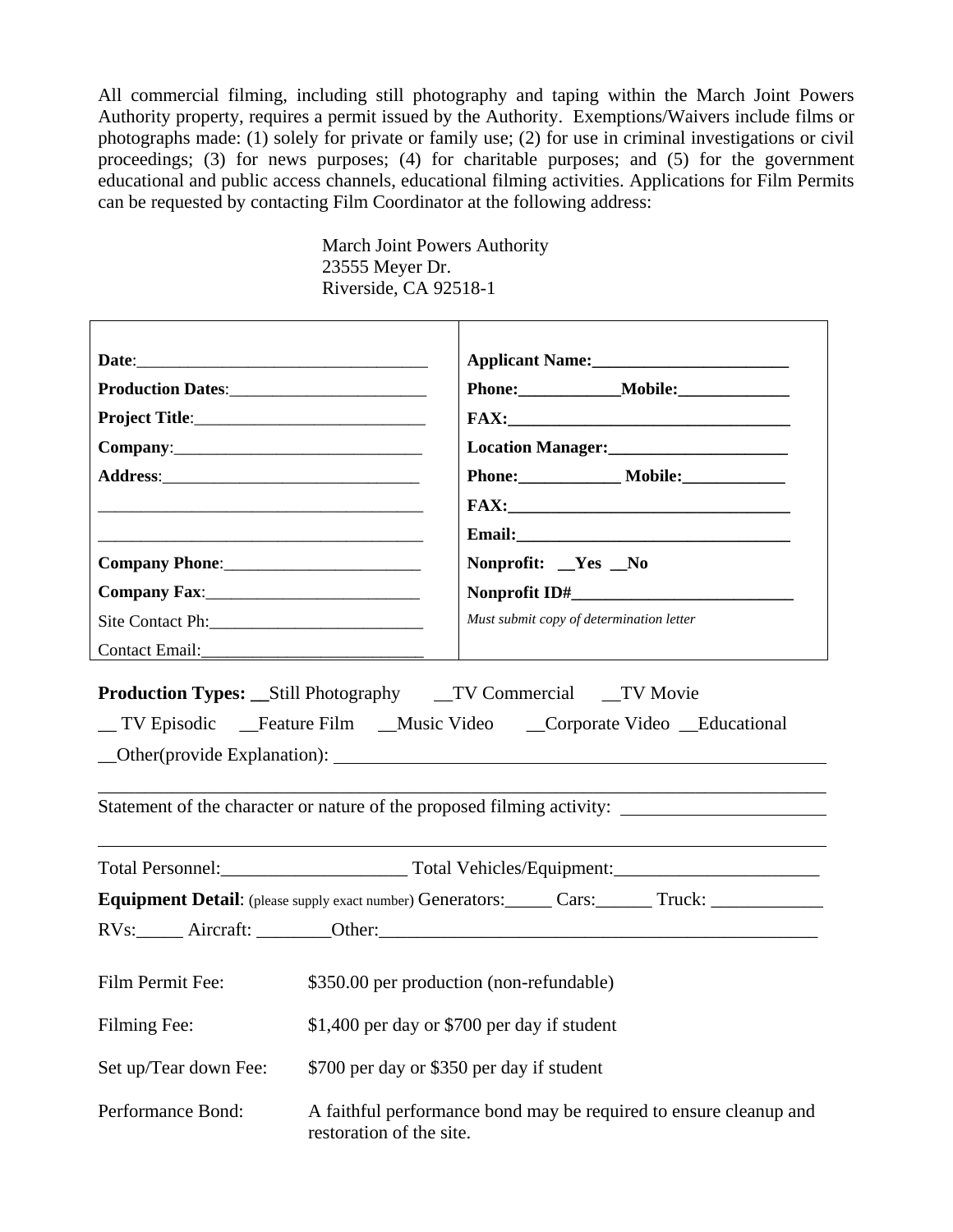| <b>Additional Fees:</b> | Fees will be charged to cover expenses to the Authority for personnel,       |
|-------------------------|------------------------------------------------------------------------------|
|                         | equipment, and vehicle expenses incurred by the Authority to assist a        |
|                         | film project. The fees will reflect actual costs to the Authority. A deposit |
|                         | may be required in advance.                                                  |

#### **Insurance**

Permittee shall provide the Authority with evidence of Workers' Compensation Insurance and General and Auto Liability Insurance with combined single limits of \$1,000,000. **The March Joint Powers Authority, its officers and employees, shall be named as additional insured on all liability policies.** 

### **Location Shoot Specifics**

| <b>Date</b> | <b>Time</b> | <b>Location, Address, and Activity</b> |
|-------------|-------------|----------------------------------------|
|             |             |                                        |
|             |             |                                        |
|             |             |                                        |
|             |             |                                        |
|             |             |                                        |
|             |             |                                        |
|             |             |                                        |
|             |             |                                        |
|             |             |                                        |
|             |             |                                        |
|             |             |                                        |
|             |             |                                        |

**Traffic:** If filming is planned on Authority street(s) please submit a site plan showing location(s) of cast, crew, vehicle(s), and the route to be traveled (if a street, sidewalk, or road closure is involved, you need a traffic control plan).

\_\_Site plan attached \_\_Site map will be submitted by Time\_\_\_\_\_\_\_\_\_\_\_\_\_ and Date\_\_\_\_\_\_\_\_.

If filming is to take place on Authority streets, please describe planned arrangements for temporary restrooms and removal of refuse generated by your production. (Add additional sheets if needed).

Describe Plan:

\_\_Yes \_\_No Will you be using pyrotechnics (fireworks) or explosives? If yes, please attach detailed information about the specific plan. Pyrotechnician: License #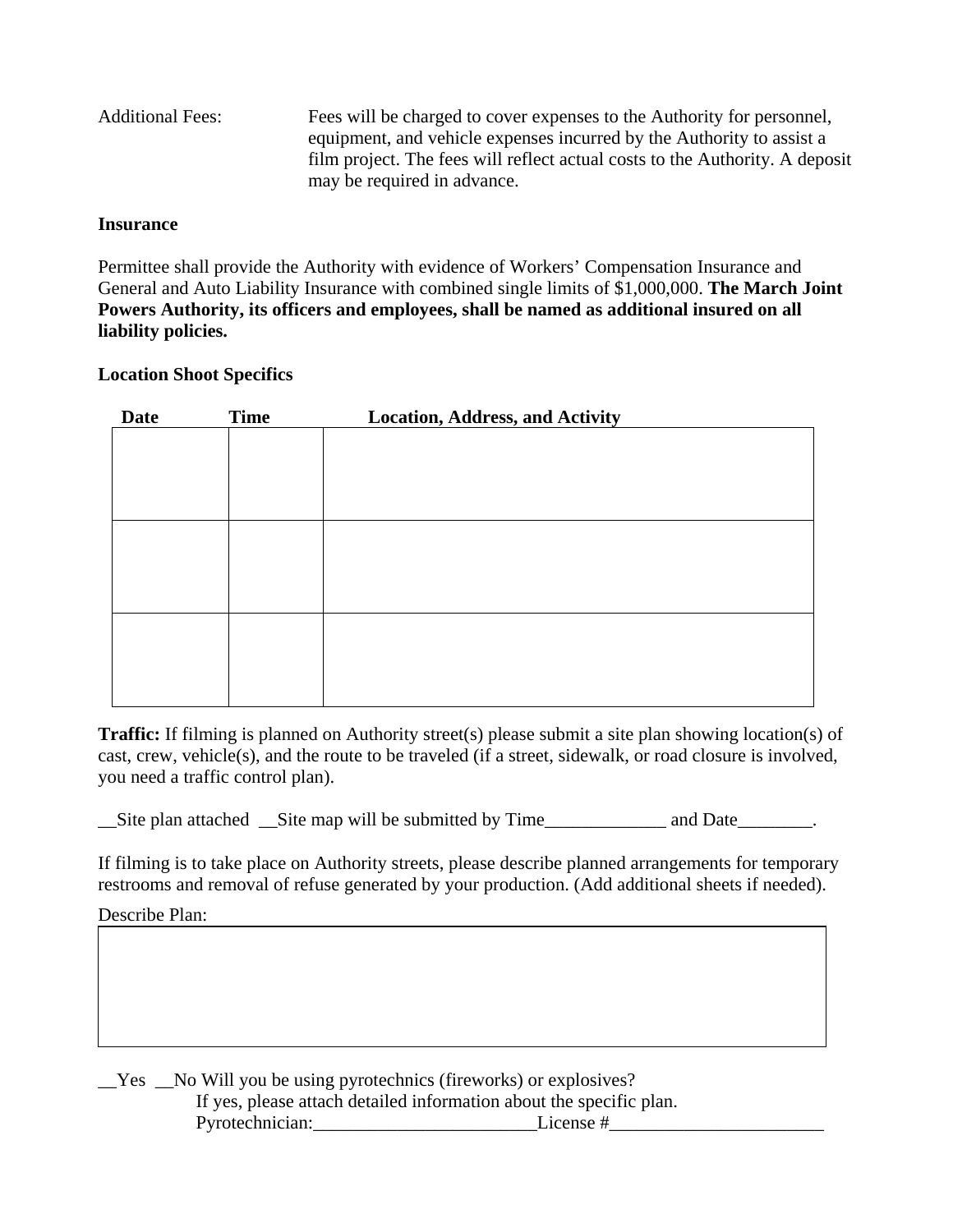|                                                 | Phone: Mobile:                                                                 | <b>FAX</b>                                                                                         |
|-------------------------------------------------|--------------------------------------------------------------------------------|----------------------------------------------------------------------------------------------------|
|                                                 | _Yes _No Will you be using hazardous materials? If so please list:             |                                                                                                    |
|                                                 |                                                                                |                                                                                                    |
|                                                 | $\leq$ Yes $\leq$ No Will you be using animals? If so how many and what type?  |                                                                                                    |
|                                                 |                                                                                |                                                                                                    |
|                                                 | No Will you be using tents over 200 square feet?                               |                                                                                                    |
|                                                 | No Will you be using canopies over 400 square feet?                            |                                                                                                    |
|                                                 | __ Yes __No Will you be utilizing any aerial stunts or elements in your shoot? |                                                                                                    |
|                                                 | If yes, please attach details of any aerial stunts that will be used.          |                                                                                                    |
| $\equiv$ Yes $\equiv$ No Do you require parking |                                                                                |                                                                                                    |
|                                                 |                                                                                | Permittee agrees to all the terms and conditions of this permit including provisions listed at the |

bottom of this form and any attachments.

\_\_\_\_\_\_\_\_\_\_\_\_\_\_\_\_\_\_\_\_\_\_\_\_\_\_\_\_\_\_

Company Representative (Print) Authority Representative (Print)

Date: Date: Date: Date: Date: Date: Date: Date: Date: Date: Date: Date: Date: Date: Date: Date: Date: Date: Date: Date: Date: Date: Date: Date: Date: Date: Date: Date: Date: Date: Date: Date: Date: Date: Date: Date: Date:

*Permittee waives all claims against the March Joint Powers Authority, its officers, agents and employees, for loss or damage caused by, arising out of or in any way connected with the exercise of this permit, and Permittee agrees to hold harmless, indemnify and defend the Authority, its officers, agents and employees, from any and all loss, damage or liability which may be caused by, arising out of or in any way connected with the exercise by Permittee of the rights hereby permitted.· The Authority shall have the privilege of inspecting the premises covered by this permit at any or all times.*  $\cdot$  *This permit shall not be assigned.*  $\cdot$  *The Authority may terminate this permit at any time if Permittee fails to perform or violates any provision herein. · Permittee here agrees that it, its officers, agents and employees, in the performance of this permit, shall act in an independent capacity and not as officers, employees or agents of the Authority. · No alteration or variation of the terms of this permit shall be considered valid unless made in writing and approved by the Authority. · Permittee will not discriminate against any employee or applicant for employment because of race, color, religion, ancestry, sex, age, national origin, or physical handicap. · The Permittee hereby agrees to comply with all the rules and regulations of the facility or institution subject to this permit. Permit must be kept on site at all times.*